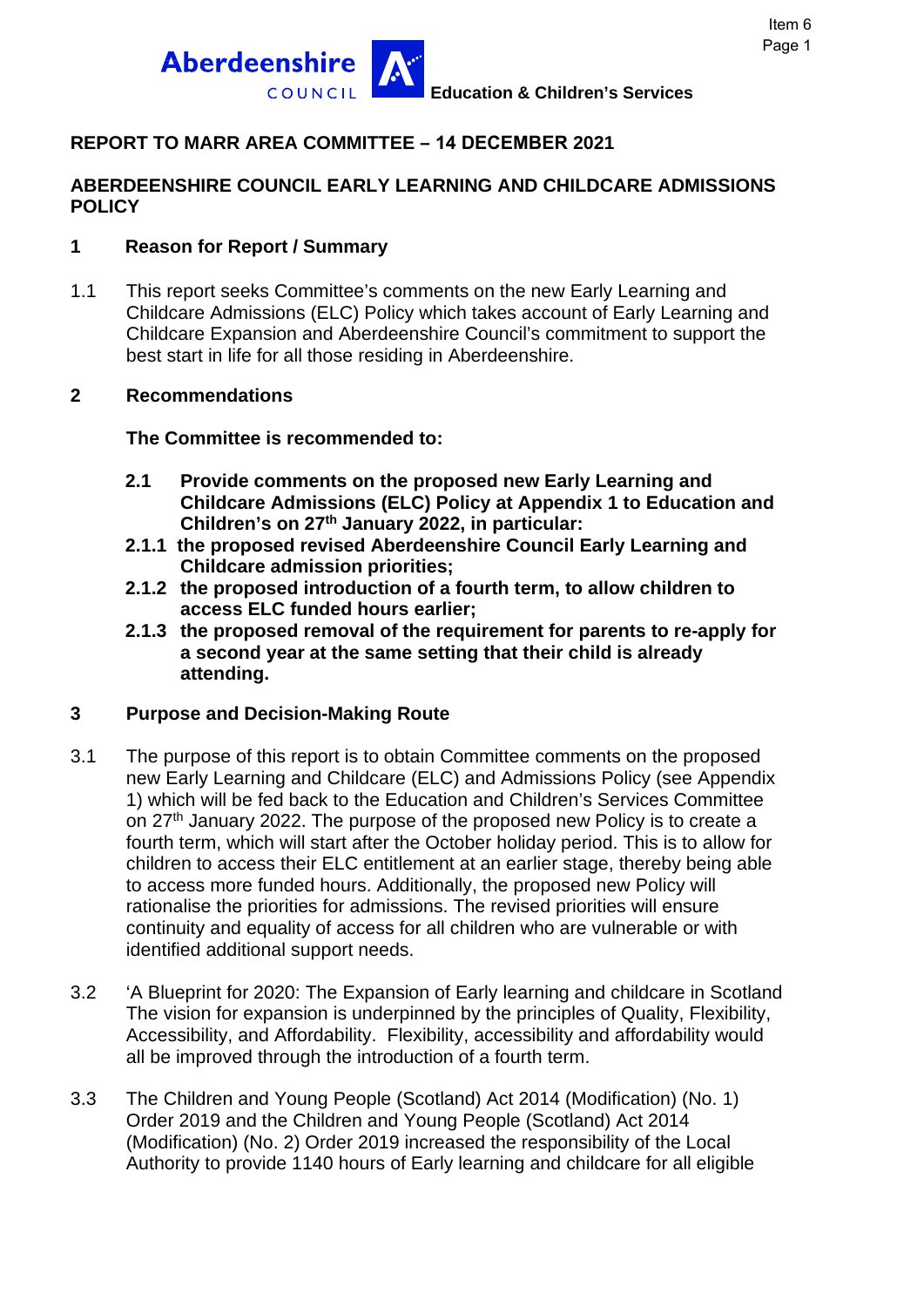children. Currently, those children that turn three between 1<sup>st</sup> September to commencement of school after school holidays have to wait until January to be able to access funded hours.

#### **4 Discussion**

#### **4.1 Overview**

The previous [Early Learning and Childcare](https://committees.aberdeenshire.gov.uk/FunctionsPage.aspx?dsid=83910&action=GetFileFromDB) priorities were approved by the Education, Learning and Leisure Committee in December 2015.

The priorities and identification of terms give clear guidance to staff and parents/carers about Aberdeenshire Council's Early Learning and Childcare admissions process.

The changes that are being proposed have all been discussed with several Funded Providers and Early Years Senior Practitioners. The consensus is that these would be beneficial and would impact positively on children and families.

#### **4.2 Priorities**

In developing the revised priorities, the Early Years' Service took into account the following documents:

- The Funding follows the Child,
- GIRFEC,
- Children and Young People Act 2014,
- UNCRC articles 3,18,20,23,26,28.

There are currently 10 priorities, as agreed at Education, Learning and Leisure Committee in 2015 (see Appendix 2). It is possible to reduce the number of priorities, in part due to [Funding Follows the Child,](https://www.gov.scot/publications/funding-follows-the-child-and-the-national-standard-for-early-learning-and-childcare-providers-interim-guidance---update-march-2021/) which states *'The choice of setting available to families is not restricted to their own local authority boundary'.* The proposed changes to the criteria/priorities can be seen in Appendix 1.

The change for those children that have been deferred for an additional year or who are returners is because, in 45% of cases, the children are already attending the setting that they apply to for the following academic year.

In relation to priority the proposed priority 2 (Already placed eligible 2year olds. Looked after children /vulnerable children (supported application) and children with ASN (supported application and MAAPM), it was thought that this would ensure that those who are likely to benefit the most from ELC should be all be prioritised. After placement of priority 1 (returners and deferred and delayed entry), there would be more enough capacity of places for children in priority 2 to access a place that meets the child's requirements.

The decision to place applications for children with a sibling in the school is to support accessibility. Given the geography of Aberdeenshire and challenges in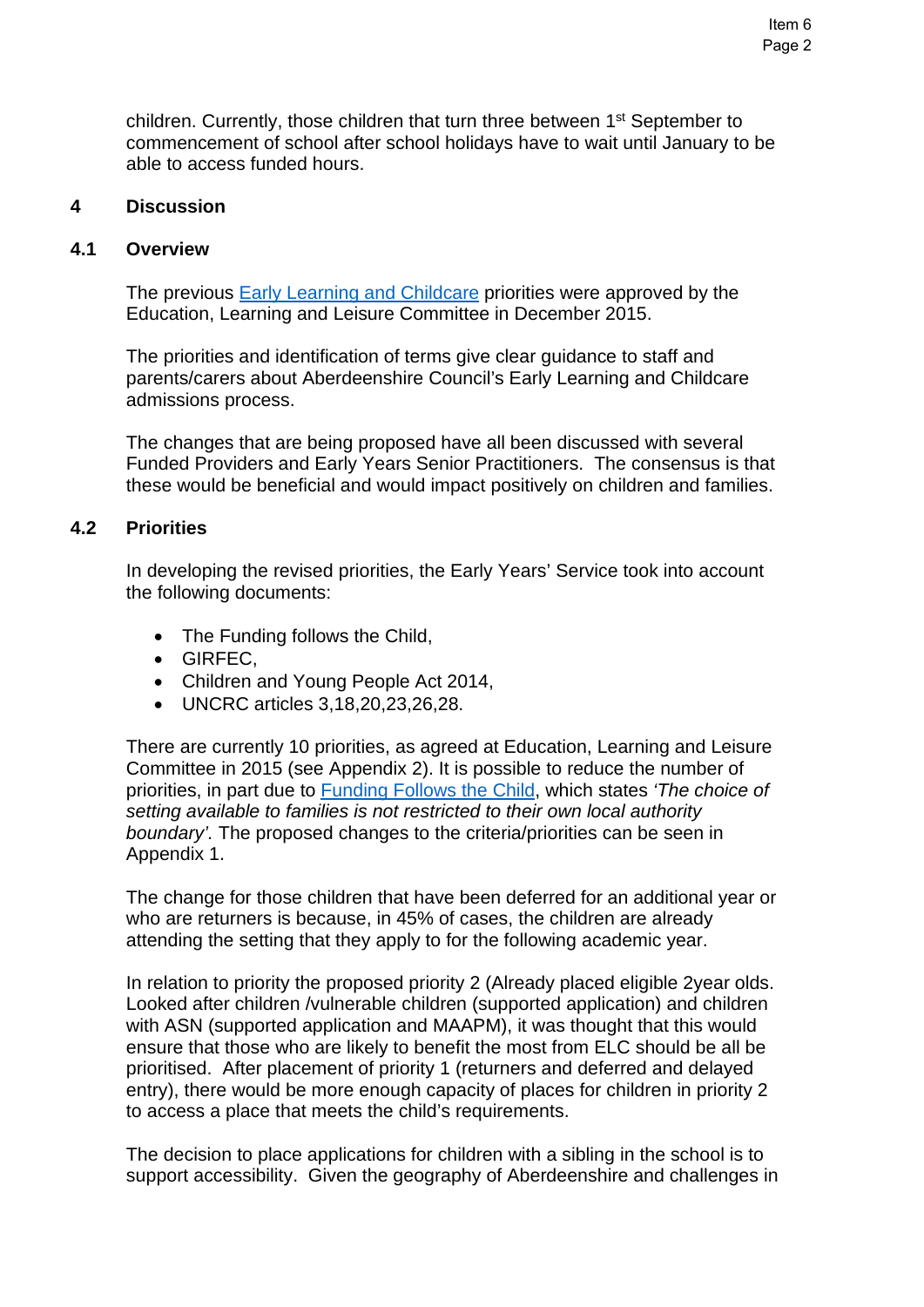accessing public transport in the more rural and remote rural locations, if an ELC child is not placed at the same setting or in a setting that is close to that of their sibling, then this can be a barrier to children being able to access their full- -funded entitlement.

#### **4.3 Introduction of a fourth term**

Currently there are three terms in the academic year for ELC. The dates and eligibility in terms of age are shown in figure 1 below. It is proposed that there are 4 ELC terms in each academic year. The key benefit would be that children would be able to access funded hours earlier. The estimated number of children that would benefit from such a change to the admissions policy would be 443. The breakdown is 178 going to funded providers and approximately 226 going to Council ELC settings across Aberdeenshire.

The estimated number of children who would benefit from such a change in Marr would be 61.

For a child accessing ELC over term time (30 hours per week), this would translate to on average 240 hours of additional funded ELC. This would improve affordability of childcare while allowing children to have earlier access to Early Learning and Childcare, thus improving outcomes for children. Another advantage would be the reduction in children transitioning into ELC each term, which would assist practitioners in supporting children. This would translate to an additional 14,640 funded ELC hours being accessed in Marr, which would be a combined saving of £81,837 each academic year for Marr families.

#### **Figure 1 - Current academic terms and eligibility**

| Children born between:                                              | They will be eligible from these school<br>terms             |
|---------------------------------------------------------------------|--------------------------------------------------------------|
| Start date of Term April and 31 <sup>st</sup> August                | Start date of term August or when child turns<br>3 years old |
| 1st September to start of date of term commencing<br>January        | Start date of term January (inclusive)                       |
| Date after January term starts and date of term<br>commencing April | Start date of term April (inclusive)                         |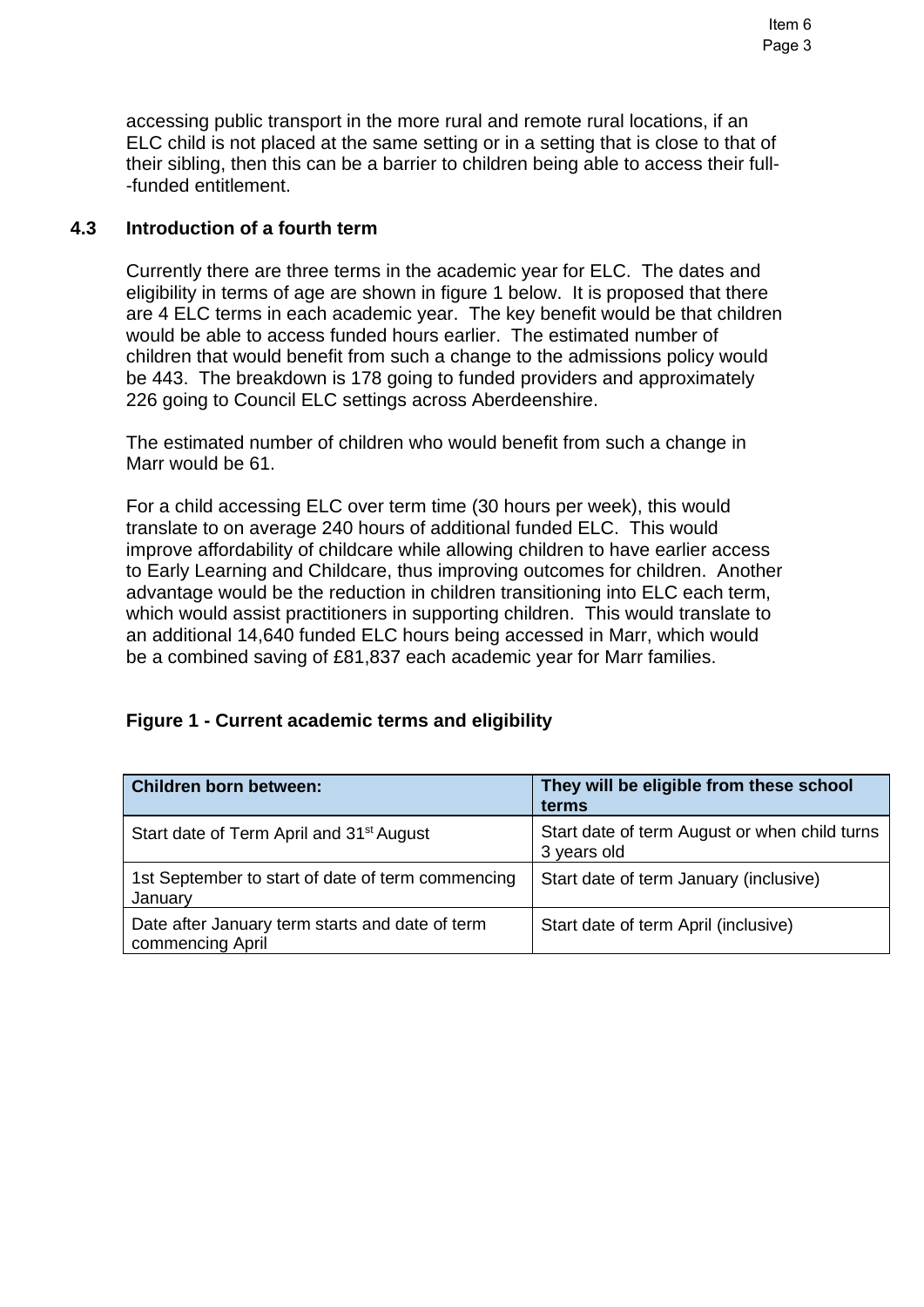## **Figure 2 – Proposed academic terms and eligibility**

| <b>Children born between:</b>                                          | They will be eligible from these school<br>terms             |
|------------------------------------------------------------------------|--------------------------------------------------------------|
| Start date of Term April and 31 <sup>st</sup> August                   | Start date of term August or when child<br>turns 3 years old |
| 1 <sup>st</sup> September and start date of term commencing<br>October | Start date of Term October (inclusive)                       |
| Date after October term starts and date of term<br>commencing January  | Start date of term January (inclusive)                       |
| Date after January term starts and date of term<br>commencing April    | Start date of term April (inclusive)                         |

### **4.4 Removal of requirement to re-apply**

As, on average 45% (approx. 2830 children across Aberdeenshire and 389 in Marr) of all ELC applications each year are returners to the same setting, it is thought that the removal of the need to reapply for these families would reduce the workload for not only settings but also for families. The need to reapply can cause confusion for families each year, with approximately 7% missing the application period due to the assumption that ELC provision would simply continue.

Should this proposal be approved, then a far simpler process would be discussed with Council Early Years Senior Practitioners and Funded Provider settings prior to implementation.

#### **5 Council Priorities, Implications and Risk**

5.1 Early Learning and Childcare is cross cutting and as such should impact positively on all three Council pillars and all six priorities.

| <b>Pillar</b>          | <b>Priority</b>              |
|------------------------|------------------------------|
| Our People             | Education                    |
|                        | Health & Wellbeing           |
| <b>Our Environment</b> | Infrastructure               |
|                        | <b>Resilient Communities</b> |
| Our Economy            | Economy & Enterprise         |
|                        | <b>Estate Modernisation</b>  |

5.2 This report helps deliver against Aberdeenshire Children's Services Plan Priorities – Early Years and Children and Young People's Mental Health and Wellbeing.

This report helps deliver on the Local Outcomes Improvement Plan (LOIP) Priority – Reducing Child Poverty in Aberdeenshire.

5.3 The table below shows whether risks and implications apply if the recommendation is agreed.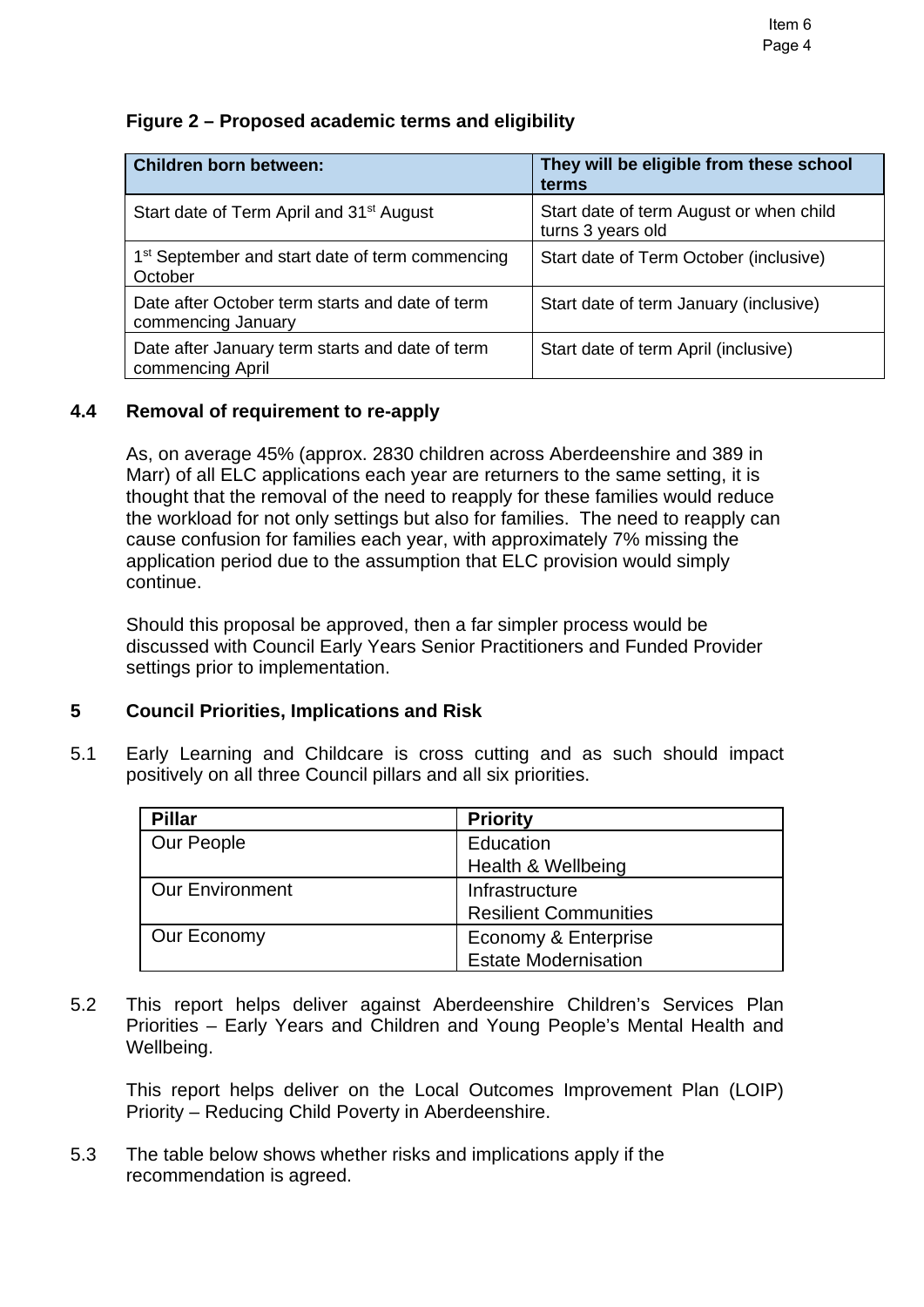| <b>Subject</b>                             | Yes | <b>No</b> | N/A |
|--------------------------------------------|-----|-----------|-----|
| Financial                                  | Χ   |           |     |
| <b>Staffing</b>                            |     |           |     |
| <b>Equalities and Fairer Duty Scotland</b> | χ   |           |     |
| <b>Children and Young People's Rights</b>  |     |           |     |
| and Wellbeing                              |     |           |     |
| <b>Climate Change and Sustainability</b>   |     |           |     |
| <b>Health and Wellbeing</b>                |     |           |     |
| <b>Town Centre First</b>                   |     |           |     |

5.4 There are potential financial implications in relation to the introduction of a fourth term. The financial implications relate specifically to the children that will be able to access their ELC funded hours earlier via a Funded Provider. Local Authority staffing will be in place and so there will be improved the use of staffing across the Council ELC settings.

The cost implications of the fourth term are £240K for all of Aberdeenshire and approximately £45,323 for the Marr area. There is capacity within the ELC funding from the Scottish Government that allows for this additional cost to be met without there being any budgetary pressures on the ELC budget.

- 5.5 An IIA has been completed for the proposed new policy. No negative impacts have been identified. These include earlier access to funded entitlement for children, improved educational and developmental outcomes, reduced outgoings for families, increased options with regards to learning and childcare options for families at an earlier stage, improved accessibility to ELC and improved flexibility of provision.
- 5.6 The following Risks have been identified as relevant to this matter on a Corporate Level:
	- [ACORP005](https://aberdeenshire.sharepoint.com/sites/EvidenceBank/Shared%20Documents/General/3.%20Performance/Links%20from%20Narrative/3.5%20External%20Scruitiny%20and%20Risk/34.%20Aberdeenshire%20Corporate%20Risk%20Register.pdf#search=ACORP005%20Working%20with%20other%20organisation)  Working with other organisations (e.g. supply chains, outsourcing and partnership working)
	- [ACORP006](https://aberdeenshire.sharepoint.com/sites/EvidenceBank/Shared%20Documents/General/3.%20Performance/Links%20from%20Narrative/3.5%20External%20Scruitiny%20and%20Risk/34.%20Aberdeenshire%20Corporate%20Risk%20Register.pdf#search=ACORP005%20Working%20with%20other%20organisation)  Reputation management (including social media).

The following Risks have been identified as relevant to this matter on a Strategic Level:

- [ECSSR002](https://aberdeenshire.gov.uk/media/26330/ecsdirectoraterisksregister.pdf)  ECS Directorate Risk To secure continuous improvement in outcomes for children and young people.
- [LOIP Priorities](https://www.ouraberdeenshire.org.uk/our-priorities/local-outcomes-improvement-plan/) o Reducing child poverty o Connected and cohesive communities

## **6 Scheme of Governance**

6.1 The Head of Finance and Monitoring Officer within Business Services have been consulted in the preparation of this report and had no comments to make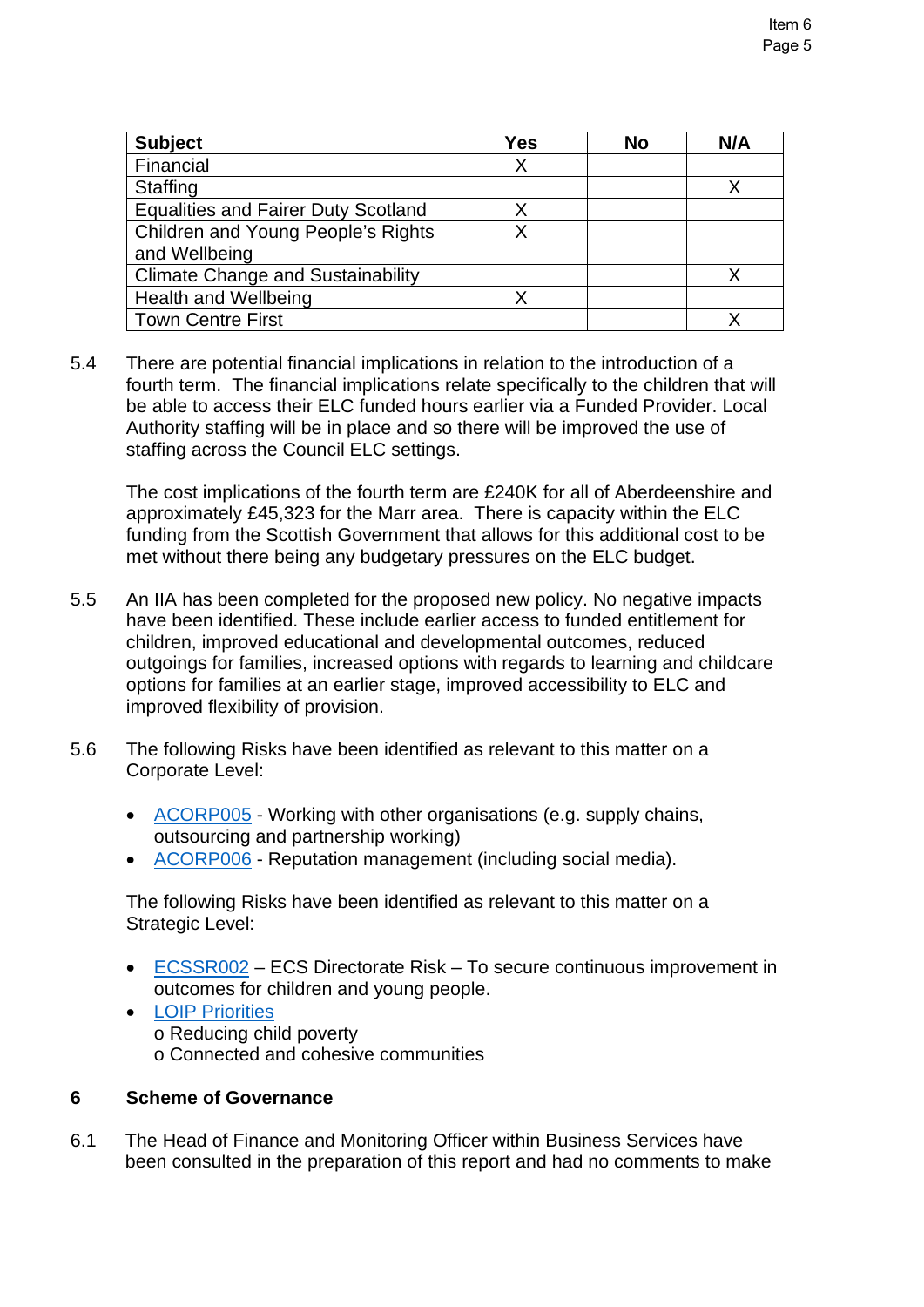and are satisfied that the report complies with the Scheme of Governance and relevant legislation.

6.2 The Committee is able to consider this item in terms of Section B.1.2 which allows the Area Committee to consider, comment on, make recommendations to Services and any other appropriate Committee on any matter or policy which impacts its Area.

### **Laurence Findlay Director of Education & Children's Services**

Report prepared by James Martin, Early Years' Service Manager Date 5<sup>th</sup> November 2021

Appendix 1 – proposed new Early Learning and Childcare Admissions (ELC) Policy

Appendix 2 - Current Priorities for ELC Admissions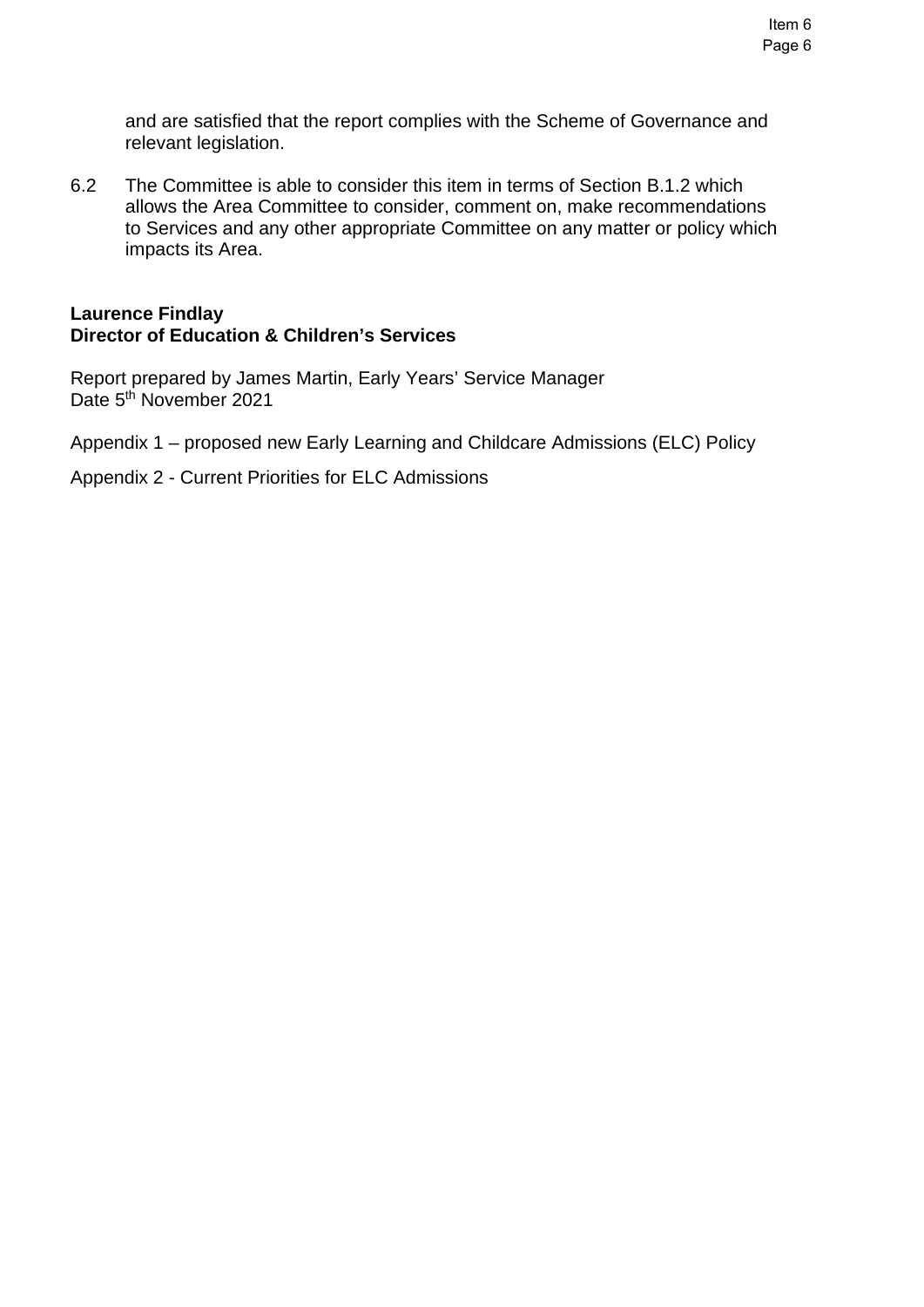# **Context**

Early Learning and Childcare (ELC) is a vital stage in a child's learning and development and helps children to learn through play. A high-quality early learning and childcare experience builds on the rich learning from home and wider life experiences. It promotes the development of other essential skills that children will rely on in later life.

Scottish Government have committed to 1140 hrs of funding per year of Early Learning and Childcare for all 3- and 4-year-old children and eligible 2-year-old children who meet the criteria.

Aberdeenshire Council has a duty to provide funded ELC places for all 3- and 4-yearolds and for eligible 2-year-olds. Parents/carers will be entitled to up to 1140 hours of ELC.

In Aberdeenshire we provide high quality, flexible ELC that is accessible and affordable for all families. We provide a variety of settings across Aberdeenshire for families to access up to 1140hrs of funding every year.

There is a variety of settings providing different models of ELC for you to choose from. These include Local Authority schools and Funded Providers, our Funded Providers include private nurseries, playgroups and childminders.

All providers of government funded early learning and childcare are currently inspected by the Care Inspectorate and Education Scotland. Practitioners follow national guidelines for the learning and care of children aged 0-5 years that encourage learning through play.

## **Policy Purpose and Aims**

The Admission Policy ensures that early learning and childcare places are allocated fairly and equitably in accordance with national legislation and policy.

In Aberdeenshire we have developed our approach to expansion of early learning and childcare in line with the Scottish Government's key themes by ensuring:

- flexibility
- accessibility
- quality
- affordability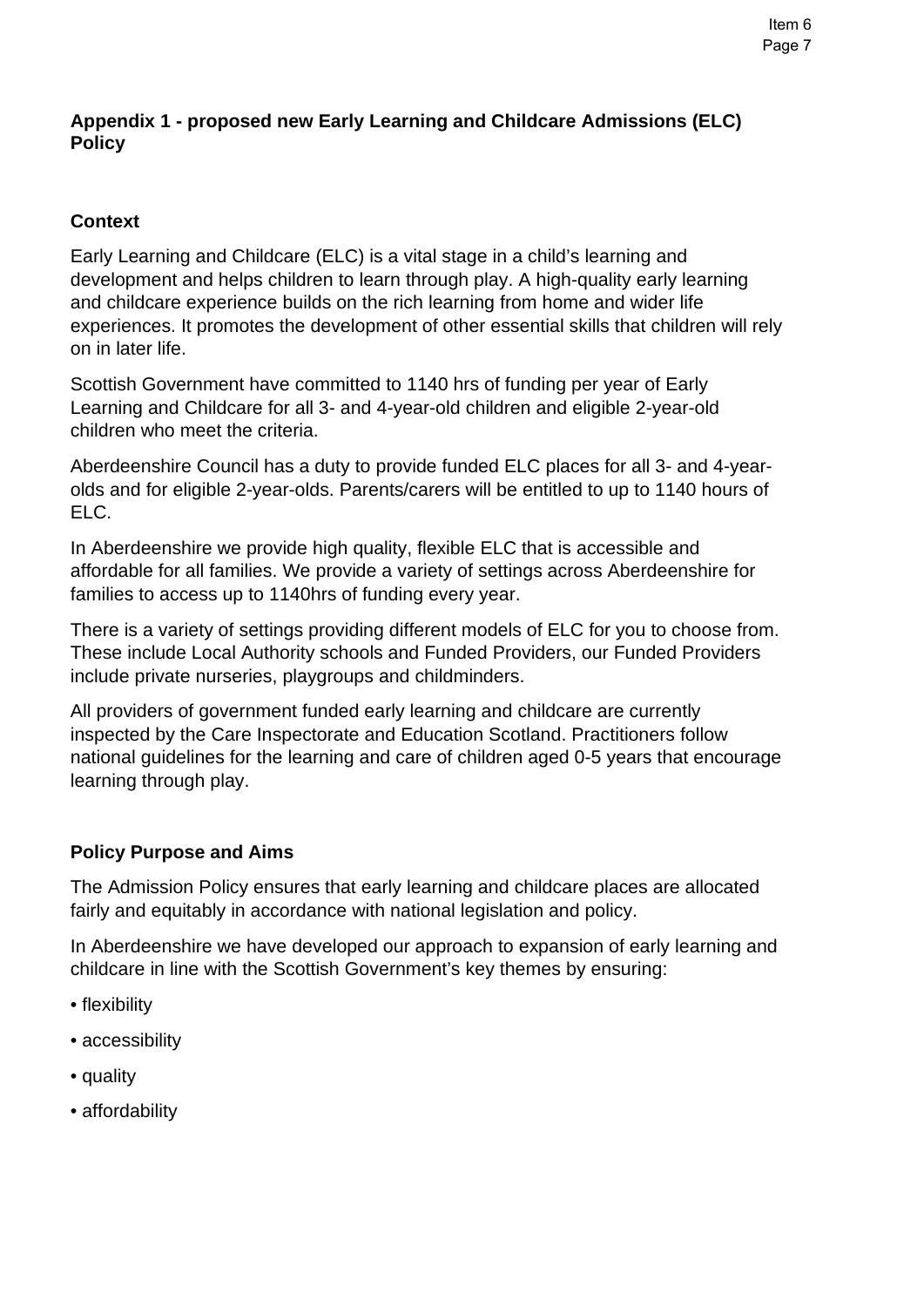In addition to the above, general principles also apply:

• All ELC provision is non-denominational.

• An ELC establishment must have at least eight children who attend on a regular basis before it is deemed viable to ensure an appropriate educational experience.

## **Three to five year olds and eligibility**

| Children born between                                                      | They will be eligible from                                                                |
|----------------------------------------------------------------------------|-------------------------------------------------------------------------------------------|
| The date of the start of the Easter Term to the<br>31 <sup>st</sup> August | The date of the start of term<br>in August or when a child<br>has had their 3rd birthday. |
| 1 <sup>st</sup> September and start date of returning after                | The date of returning after                                                               |
| October break                                                              | October break (inclusive)                                                                 |
| The date of returning after October break and                              | The date of the start of term                                                             |
| the date of the start of term in January.                                  | in January (inclusive)                                                                    |
| The date of the start of term in January term                              | The date of start of term in                                                              |
| and the date of start of term in April.                                    | April (inclusive)                                                                         |

## **2 Nurture Funding (Eligible two year olds)**

2-year old's who meet the following criteria can access funded Early Learning and Childcare:

- 1. Children who are looked after and accommodated or are under a kinship or guardianship order. (Applications are to be made by the relevant Social Worker)
- 2. Children whose families are in receipt of one or more qualifying benefits.

# **Allocation of Early Learning and Childcare places**

Early Learning and Childcare places are allocated using Aberdeenshire Early Learning and Childcare Policy for Admissions.

## **Priority 1**

All children returning for another academic year.

All approved delayed Entry to P1 (supported application) (born Aug –Dec)

All entitled delayed entry (born Jan-Feb)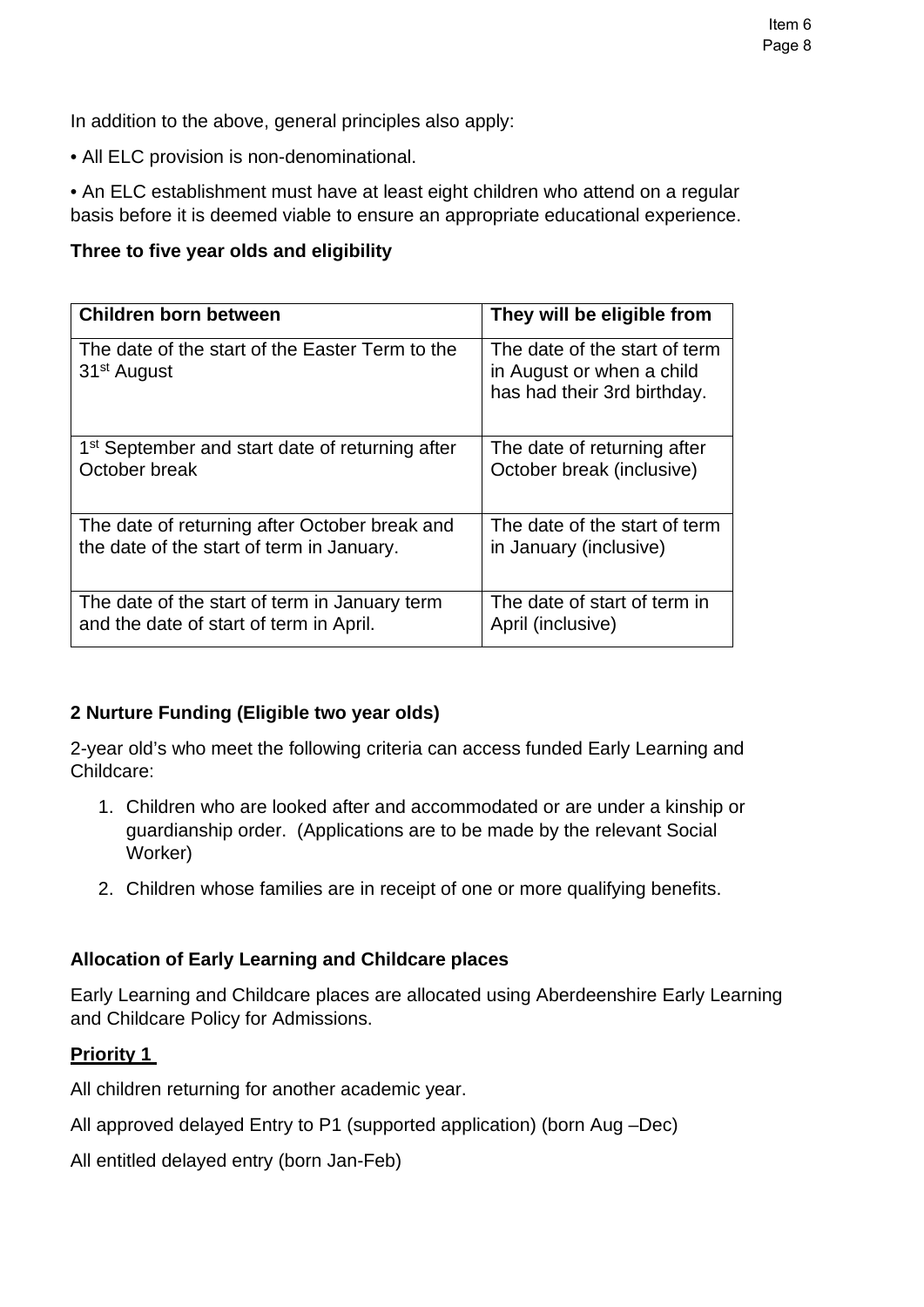**Priority 2** 

Already placed eligible 2-year-olds (this needs to be indicated on the online application)

Looked after children /vulnerable children (supported application)

Children with ASN (supported application and MAAPM)

# **Priority 3**

All new applications for preschool children with siblings in the school.

# **Priority 4**

All new preschool applications.

# **Priority 5**

All ante preschool with siblings in the school

# **Priority 6**

All ante preschool applications

## **Priority 7**

Non-Aberdeenshire residents